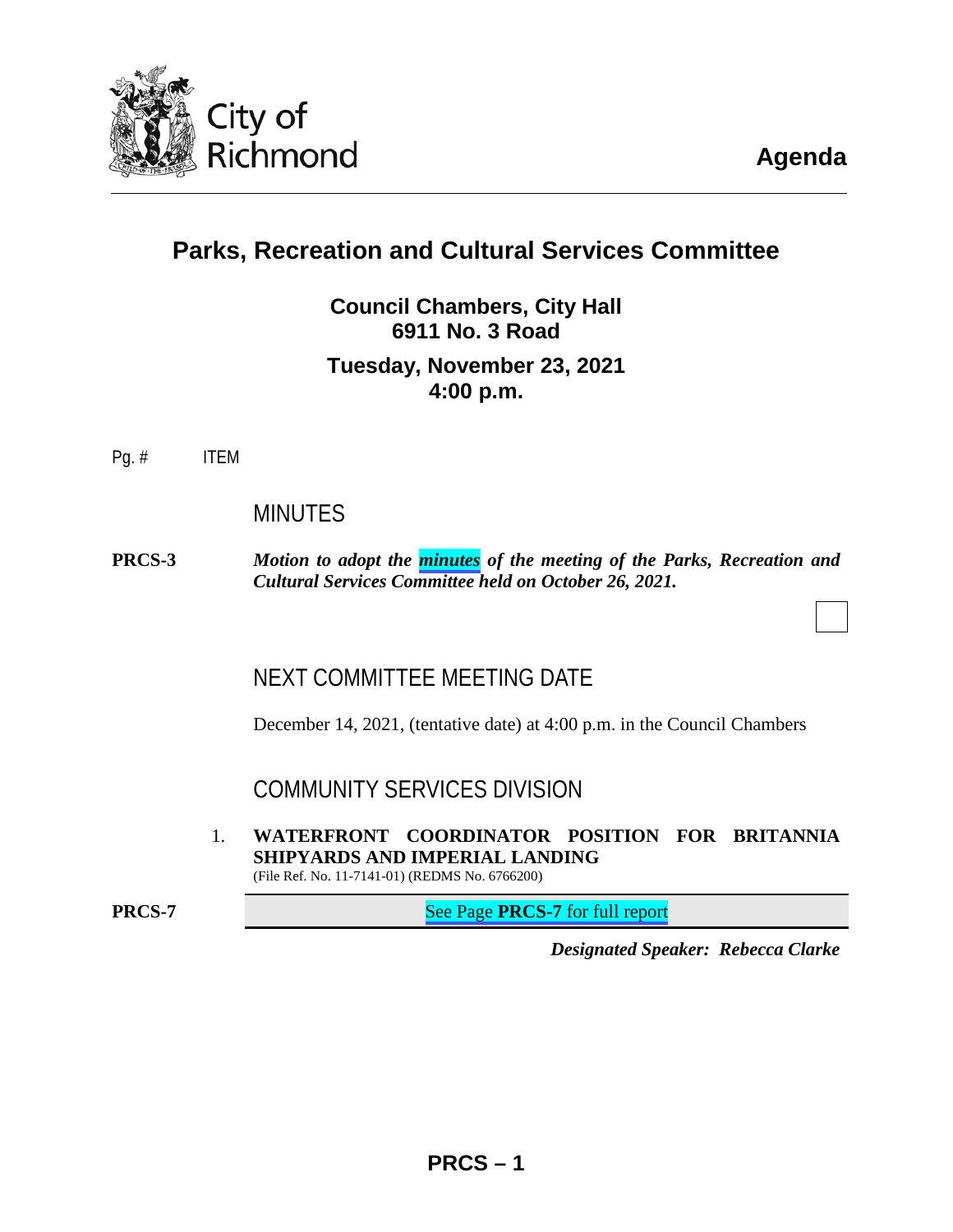## Pg. # ITEM

## STAFF RECOMMENDATION

*That Option 1, funding for the one-time expense of \$84,871 for a temporary Waterfront Coordinator position, be considered in the 2022 budget process as detailed in the staff report titled "Waterfront Coordinator Position for Britannia Shipyards and Imperial Landing," dated October 15, 2021 , from the Director, Arts, Culture and Heritage Services and the Director, Parks.*

### 2. **MANAGER'S REPORT**

## ADJOURNMENT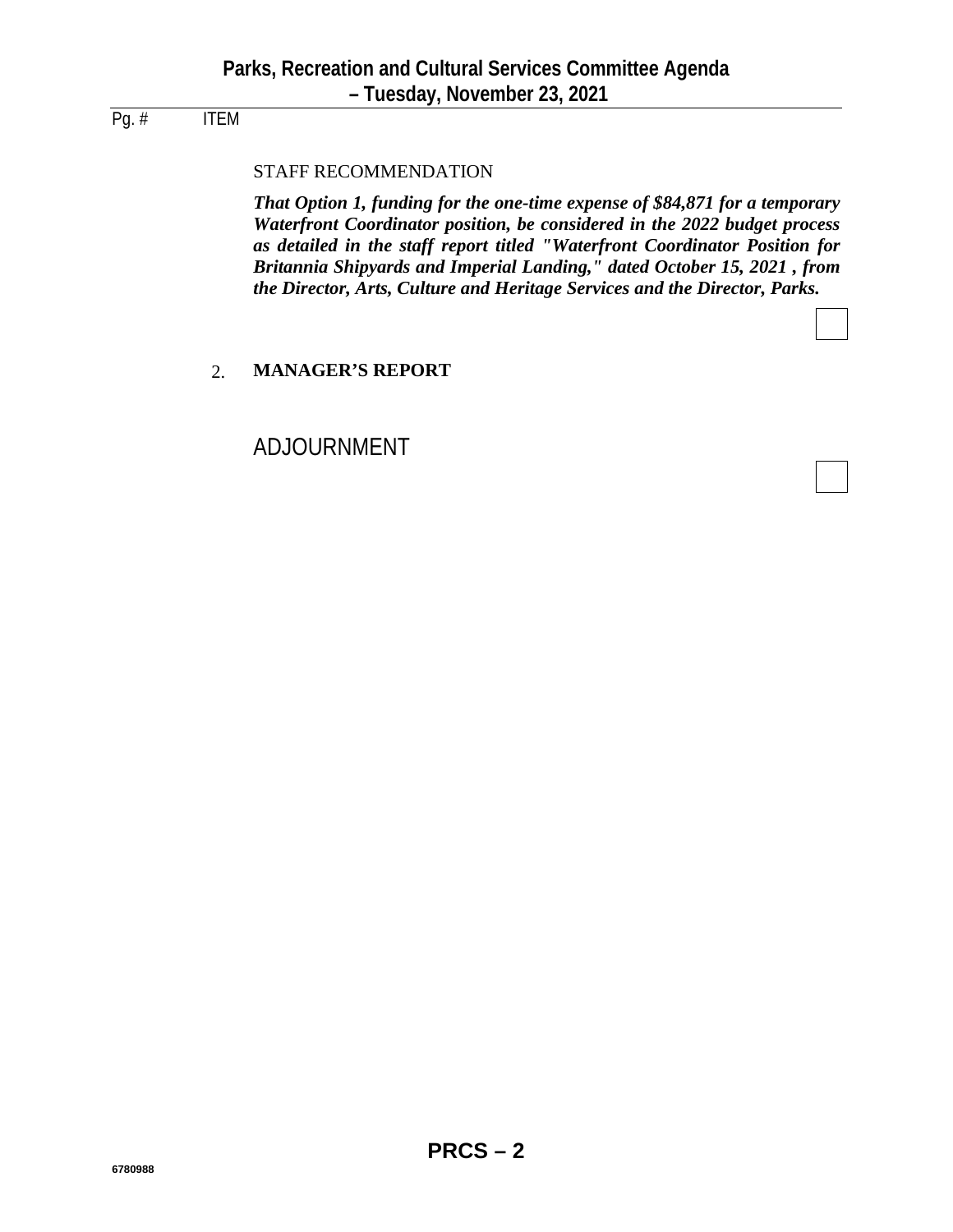**Minutes** 

<span id="page-2-0"></span>

# **Parks, Recreation and Cultural Services Committee**

| Date:          | Tuesday, October 26, 2021                                                                                                                                                                            |
|----------------|------------------------------------------------------------------------------------------------------------------------------------------------------------------------------------------------------|
| Place:         | Council Chambers<br>Richmond City Hall                                                                                                                                                               |
| Present:       | Councillor Harold Steves, Chair<br>Councillor Michael Wolfe (by teleconference)<br>Councillor Chak Au<br>Councillor Bill McNulty (by teleconference)<br>Councillor Linda McPhail (by teleconference) |
| Also Present:  | Councillor Carol Day<br><b>Councillor Andy Hobbs</b>                                                                                                                                                 |
| Call to Order: | The Chair called the meeting to order at 4:00 p.m.                                                                                                                                                   |

## MINUTES

It was moved and seconded *That the minutes of the meeting of the Parks, Recreation and Cultural Services Committee held on September 28, 2021, be adopted as circulated.* 

**CARRIED** 

# NEXT COMMITTEE MEETING DATE

November 23, 2021, (tentative date) at 4:00 p.m. in the Council Chambers

# COMMUNITY SERVICES DIVISION

1. **STEVESTON HERITAGE INTERPRETIVE FRAMEWORK**  (File Ref. No. 11-7141-01) (REDMS No. 6751987)

With the aid of a PowerPoint presentation (copy on-file City Clerk's Office), staff provided an overview of the draft Steveston Heritage Interpretive Framework, which sets out the main themes and stories told at heritage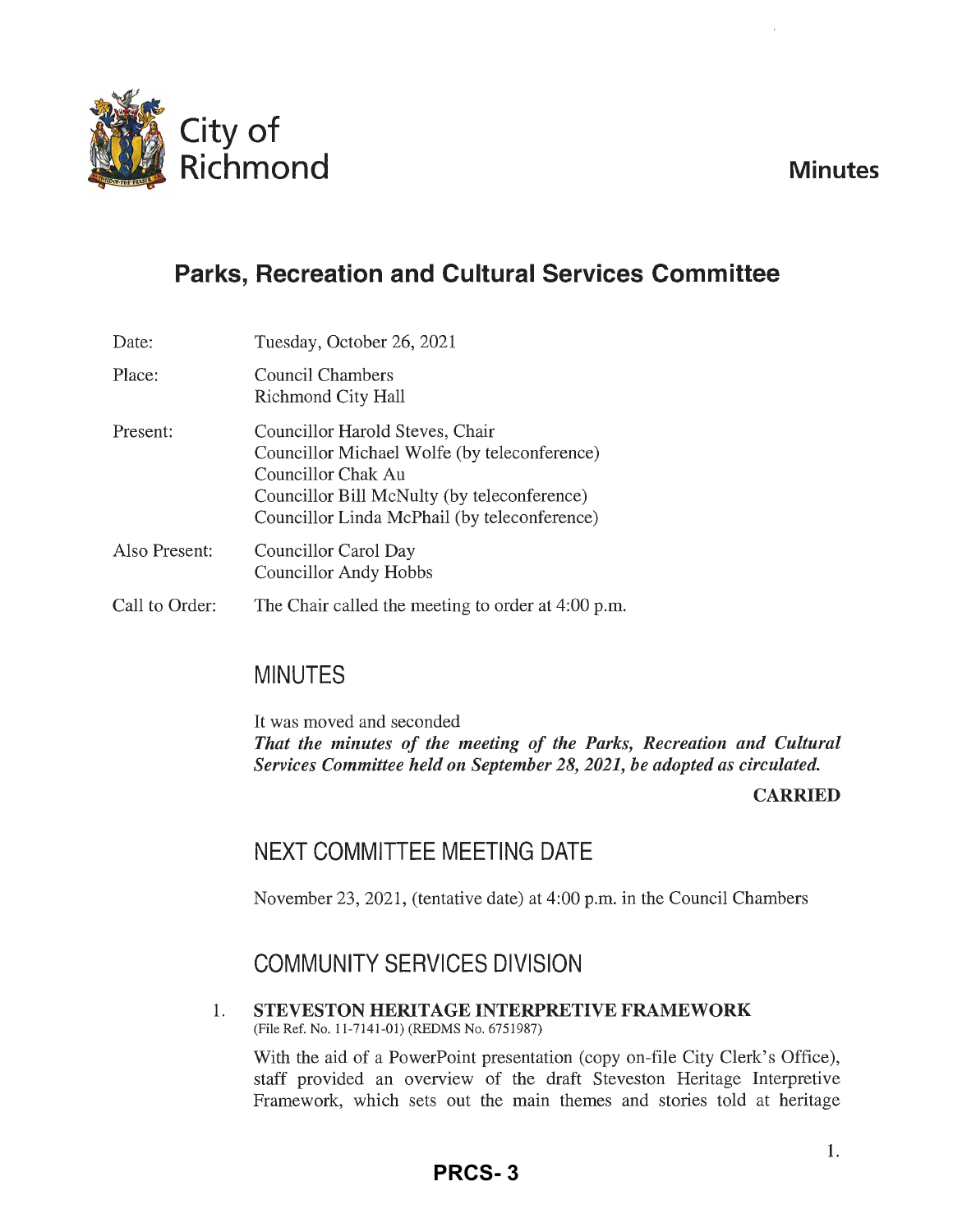places, including, (i) Cultural Diversity, (ii) Connection to the Fraser River and (iii) The Past in our Present. Additionally, staff provided a review of existing plans and the historical process, noting that finalization of the framework is expected early in 2022.

It was moved and seconded

- **(1)** *That the Draft Steveston Heritage Interpretive Framework as detailed in the staff report titled "Steveston Heritage Interpretive Framework," dated September 21, 2021, from the Director, Arts, Culture and Heritage Services be endorsed for the purpose of seeking stakeholder and public feedback; and*
- *(2) That the final Steveston Heritage Interpretive Framework, including the results of the stakeholder and public feedback, be reported back to Council.*

**CARRIED** 

## 2. **STEVESTON MUSEUM AND POST OFFICE VISITOR EXPERIENCE IMPROVEMENTS**

(File Ref. No. 11-7141-01) (REDMS No. 6750875)

Linda Barnes and Joanne Teraguchi, Co-Chairs, Steveston Historical Society, provided a brief presentation on the Society's activities, highlighting community consultation that took place earlier in the year. Ms. Barnes noted the outcomes and preferences for the Steveston Museum and Post Office, including that of the postal service and communications, the Nikkei heritage information, and way finding to other historic Steveston sites, along with some original and (Steveston specific) retail.

Discussion ensued with respect to (i) repurposing space for the promotion of local artists, (ii) promoting Steveston heritage sites, and (ii) the remuneration of the Museum and Post Office staff.

In response to queries from the Committee, staff advised that part of the funding proposed will support the infrastructure for the proposed pop-up artist shops, operating on a consignment basis.

It was moved and seconded

**(1)** *That the Steveston Museum and Post Office Visitor Experience Improvements as detailed in the staff report titled "Steveston Museum and Post Office Visitor Experience Improvements," dated September 20, 2021, from the Director, Arts, Culture and Heritage Services be endorsed to guide the future planning and operations of the Steveston Museum and Post Office; and*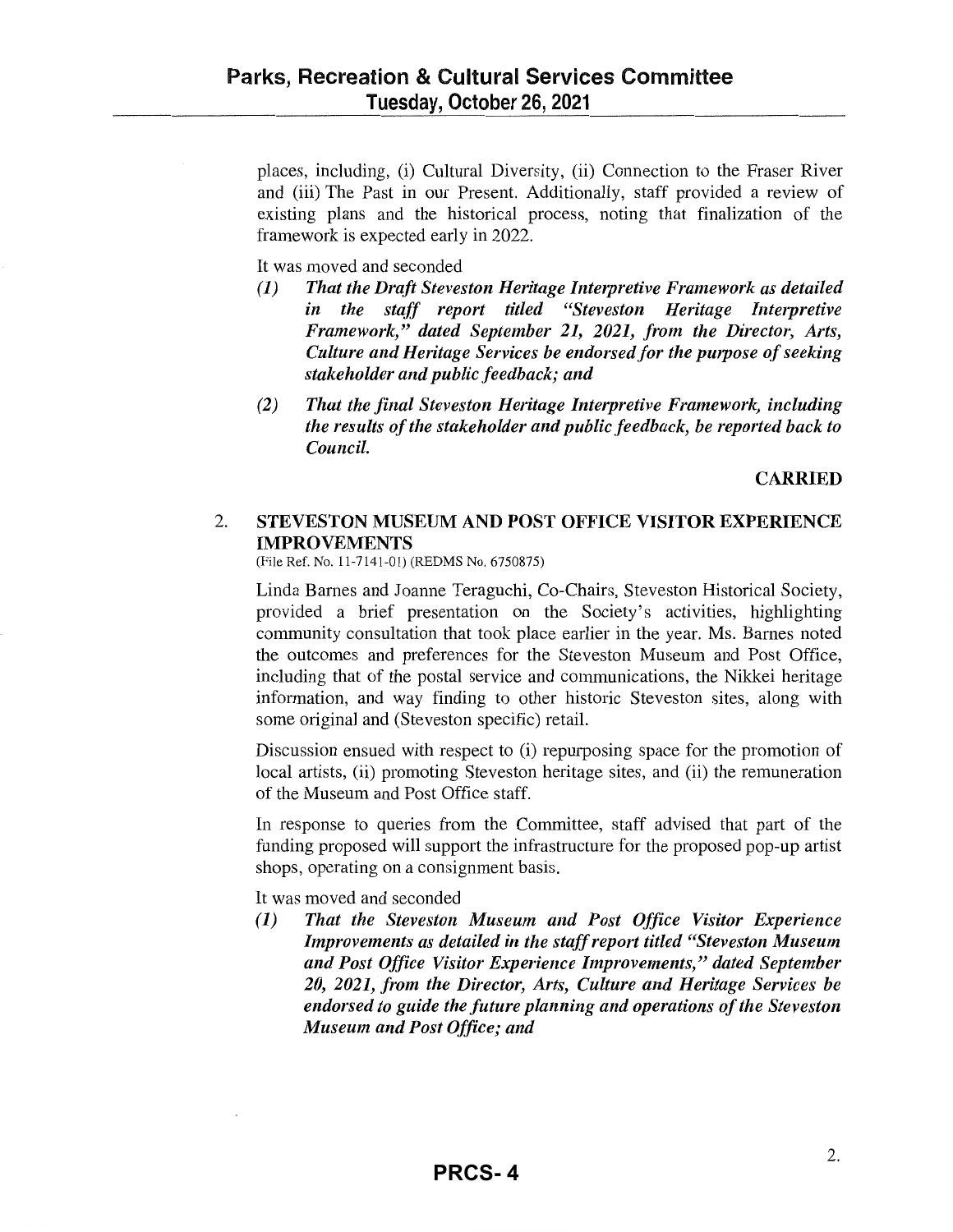*(2) That expenditures totaling \$354,000 for facility improvements with an annual operating budget impact of \$12,300 for ongoing operating costs and an annual municipal contribution of \$40,000 paid to the Steveston Historical Society for the period from 2022-2026 be considered in the 2022 budget process.* 

### **CARRIED**

### 3. **RECREATION AND SPORT STRATEGY (2019-2024)** - **PROGRESS UPDATE**

(File Ref. No. 11-7000-01) (REDMS No. 6732765)

In response to queries from the Committee, staff confirmed that the Richmond Sports Council has representation on the Sports Council Facility Priorities Task Force, along with School Board, Richmond Olympic Oval and staff representation, and will follow up with further information on the status and make up of the Task Force.

Discussion ensued with respect to updates in the Strategy relating to the strategic focus area of connectedness to nature and the protection of natural recreation areas already occurring and/or adding to the network. Staff advised the report is an update on priority areas and additional information on the progress captured in the programming of the Recreation and Sport Strategy will be provided at a future meeting.

It was moved and seconded

- **(1)** *That the staff report titled, "Recreation and Sport Strategy (2019- 2024)* - *Progress Update," dated September 21, 2021, from the Director, Recreation and Sport Servilces, be received for information; and*
- (2) That the achievements document, Recreation and Sport Strategy *(2019-2024)* - *Progress Update, Attachment 1, in the staff report titled "Recreation and Sport Strategy (2019-2024)-Progress Update," dated September 21, 2021, from the Director, Recreation and Sport Services, be posted 011 the City website and circulated to key*  stakeholders including Community Recreation Associations and *Societies, Richmond Sports Council, and the Aquatic Advisory Board for their information.*

### **CARRIED**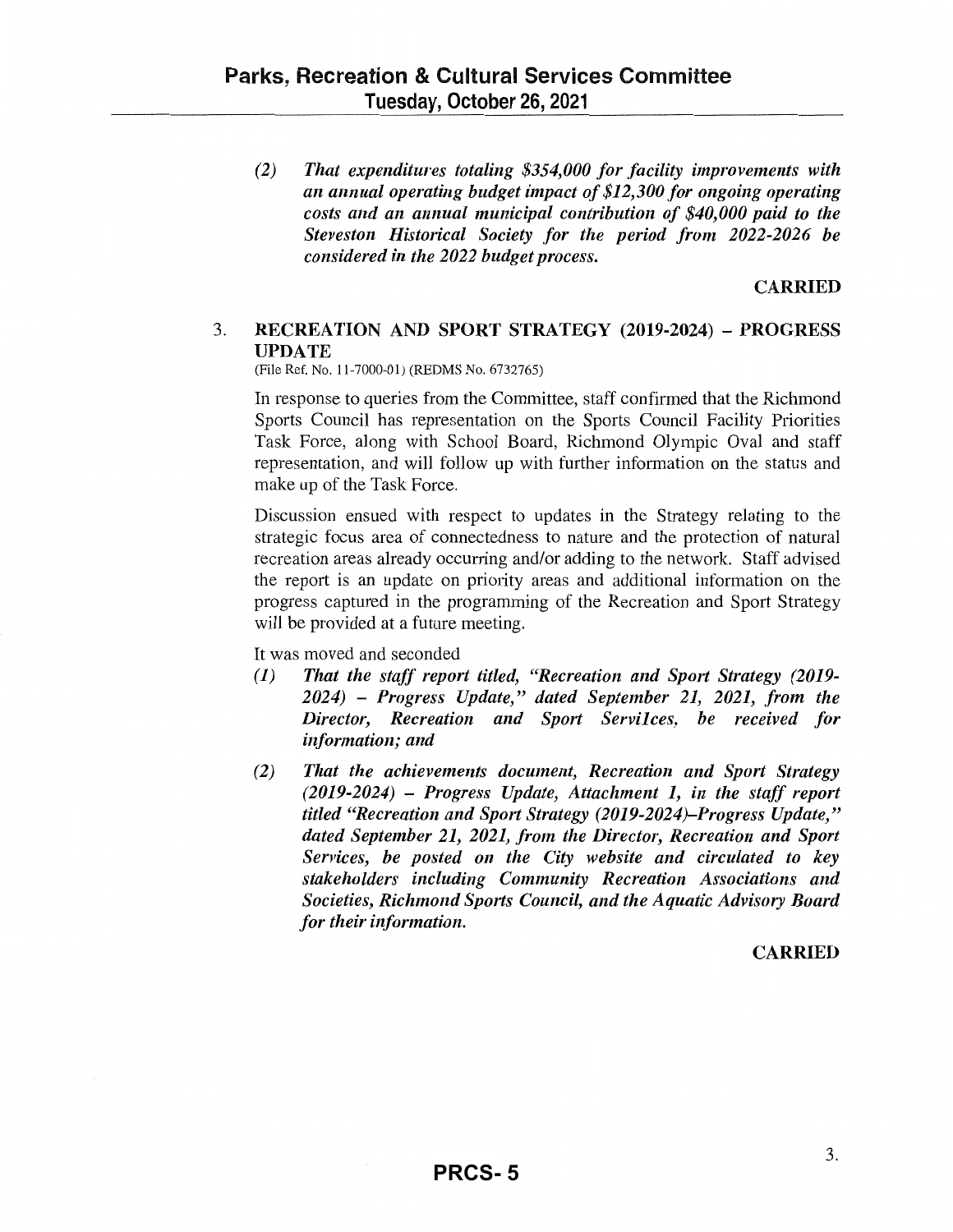## 4. **MANAGER'S REPORT**

### *(i) Update-Halloween*

Staff reported that various Halloween fireworks events around the community, including at Minoru field, have been cancelled. Staff further noted the variety of activities happening within the community centres over the Halloween weekend and added the City will be coordinating with the Richmond RCMP and Richmond School District No. 38, and will be monitoring any suspicious activity at the City's parks and facilities.

## *(ii) Artificial Turf Fields*

Staff provided an update on artificial turf field allocation and noted that staff will be providing information on the new allocation policy and accompanying administrative procedures.

## **ADJOURNMENT**

It was moved and seconded *That the meeting adjourn ( 4:49 p.m.).* 

### **CARRIED**

Certified a true and correct copy of the Minutes of the meeting of the Parks, Recreation and Cultural Services Committee of the Council of the City of Richmond held on Tuesday, October 26, 2021.

Councillor Harold Steves Chair

Lorraine Anderson Legislative Services Associate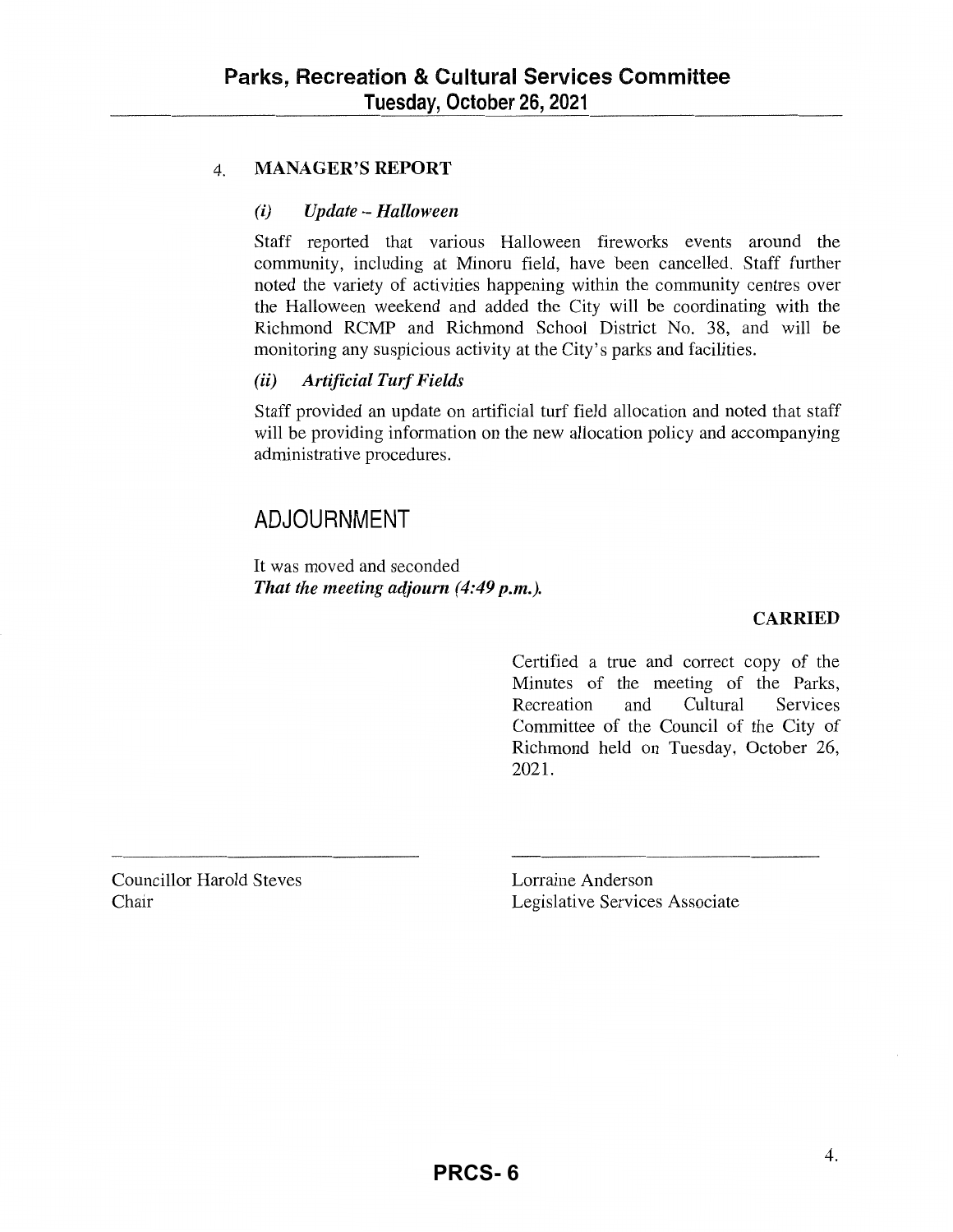<span id="page-6-0"></span>

| Re:   | Waterfront Coordinator Position for Britannia Shipyards and Imperial Landing |              |                           |
|-------|------------------------------------------------------------------------------|--------------|---------------------------|
|       | <b>Todd Gross</b><br>Director, Parks                                         |              |                           |
| From: | Marie Fenwick<br>Director, Arts, Culture and Heritage Services               | File:        | 11-7141-01/2021-Vol<br>01 |
| To:   | Parks, Recreation and Cultural Services<br>Committee                         | <b>Date:</b> | October 15, 2021          |
|       |                                                                              |              |                           |

### **Staff Recommendation**

That Option 1, funding for the one-time expense of \$84,871 for a temporary Waterfront Coordinator position, be considered in the 2022 budget process as detailed in the staff report titled "Waterfront Coordinator Position for Britannia Shipyards and Imperial Landing," dated October 15, 2021, from the Director, Arts, Culture and Heritage Services and the Director, Parks.

OM Fenvice

Marie Fenwick Director, Arts, Culture and Heritage Services (604-276-4288)

Todd Gross Director, Parks (604-247-4942)

Att. 2

| <b>REPORT CONCURRENCE</b>               |                  |                                       |  |  |  |
|-----------------------------------------|------------------|---------------------------------------|--|--|--|
| <b>ROUTED TO:</b><br><b>CONCURRENCE</b> |                  | <b>CONCURRENCE OF GENERAL MANAGER</b> |  |  |  |
| Finance                                 | ☑                |                                       |  |  |  |
| <b>SENIOR STAFF REPORT REVIEW</b>       | <b>INITIALS:</b> | APPROVED BY CAO                       |  |  |  |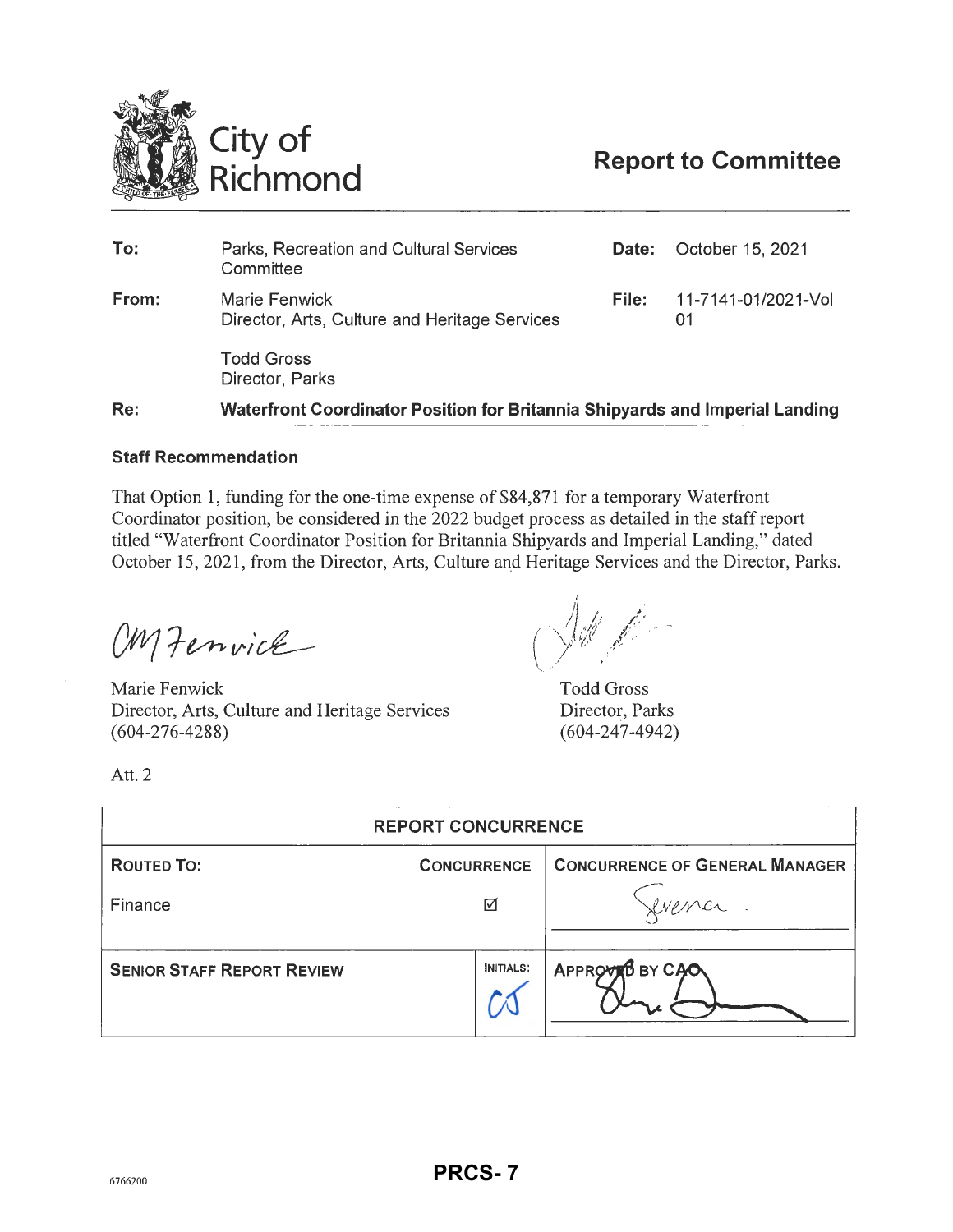### **Staff Report**

### **Origin**

On September 28, 2021, staff received the following referral from Council:

#### *That staff:*

- *(1)* Consider the options to provide a position for a Waterfront Manager at Britannia *Shipyards and Imperial Landing; and*
- *(2) Report back in six weeks.*

This report supports Council's Strategic Plan 2018-2022 Strategy #1 A Safe and Resilient City:

*Enhance and protect the safety and well-being of Richmond.* 

*1.4 Foster a safe, caring and resilient environment.* 

This report supports Council's Strategic Plan 2018-2022 Strategy #3 One Community Together:

*Vibrant and diverse arts and cultural activities and opportunities for community engagement and connection.* 

*3.2 Enhance arts and cultural programs and activities.* 

*3.4 Celebrate Richmond's unique and diverse history and heritage.* 

This report supports Council's Strategic Plan 2018-2022 Strategy #7 A Supported Economic Sector:

*Facilitate diversified economic growth through innovative and sustainable policies, practices and partnerships.* 

*7.2 Encourage a strong, diversified economic base while preserving agricultural land and maximizing the use of industrial land.* 

### **Analysis**

#### **Background**

### **Imperial Landing Dock**

Imperial Landing is a destination on the Pacific West Coast for recreational day boat moorage and other recreational activities in the Steveston Channel. While vessels may moor at the dock overnight, live-aboard moorage is not pennitted. The hnperial Landing Floating Dock is a modular 600 ft. long by 20 ft. wide steel and timber float that is accessible by boat from the Steveston Channel and landside from the Imperial Landing Pier by way of two gangways (Attachment 1). Both the Imperial Landing Pier and Dock are publically accessible year-round.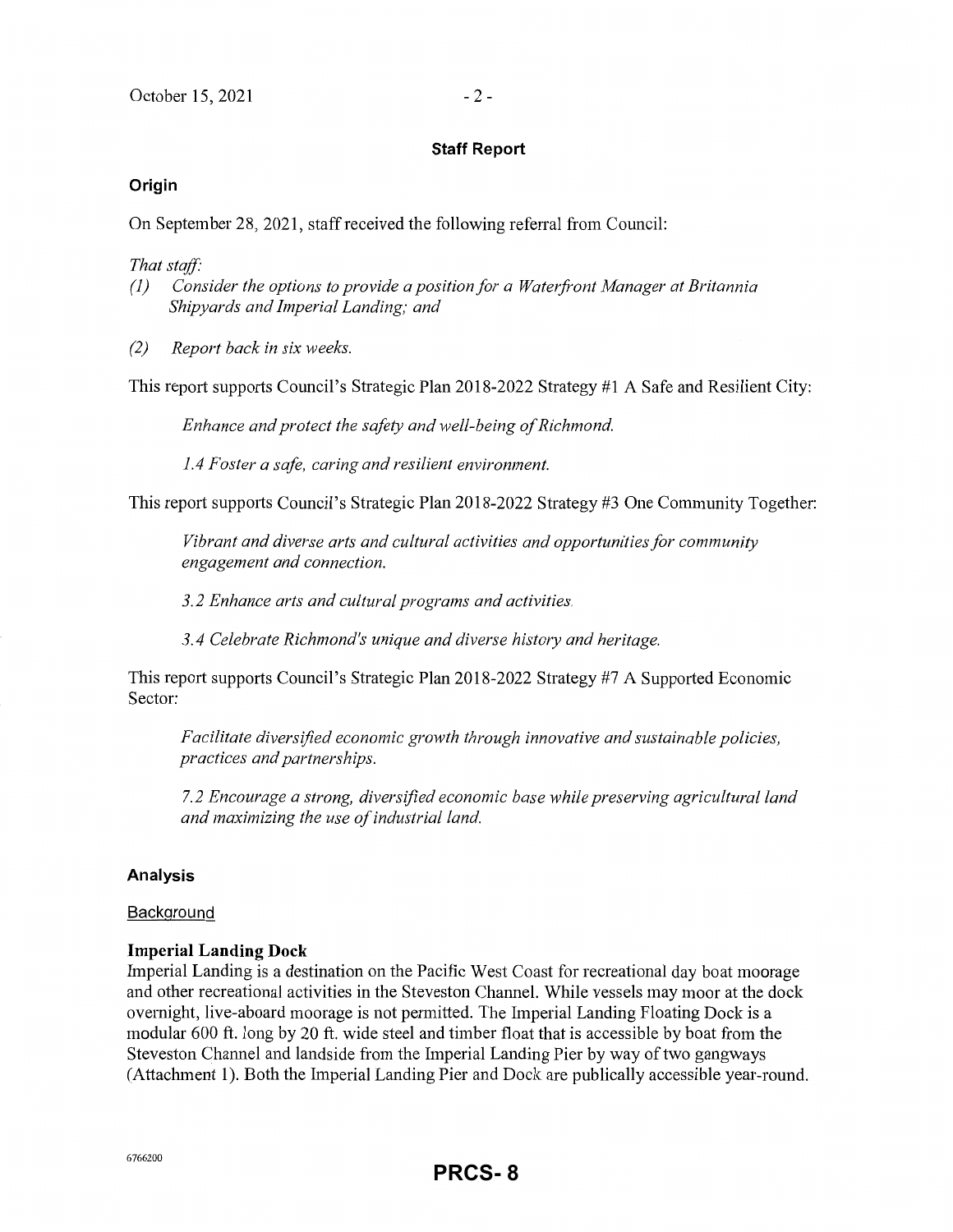The existing program for Imperial Landing was approved by Council on March 12, 2012. The program is intended to meet multiple objectives and community needs, including transient boat moorage, fishing, non-motorized boat launching, hosting of maritime events, and public sightseeing access to the waterfront. Currently 550 ft. along the outside edge of the main float is designated for transient day moorage, with fishing and public sightseeing activities being designated 25 ft. at each end of the main float. A smaller 33 ft. long by 20 ft. wide floating dock is also accessible from the Imperial Landing Pier via a gated gangway and is used for pedestrian boat launch, rental or lease opportunities. The Blue Cabin floating artist residency will be located on this floating dock for a two-year period starting in the fourth quarter of 2021.

Transient moorage is available on a first come, first served basis for a maximum of three consecutive days within a 14-day period. The moorage rate is \$1.00/ft. per 24 hours and is payable at a meter located on the pier. Vessels under 10 ft. are charged a flat rate of \$10.00 per 24 hours. The dock is visited by over 200 vessels each year and has generated an average of \$8,709 annually over the past three years in moorage revenue.

The floating dock is a popular location for recreational fishing in Richmond. Depending on the season, there can be as many as 50 people at one time casting in the Steveston Channel from the dock. Additionally, the Imperial Landing docks have hosted events, such as the Steveston Dragon Boat Festival, Ships to Shore, and the Richmond Maritime Festival, and is home to community groups like the Steveston Paddle Club and the Steveston Radio Controlled Sailing Club. As a result of the dock's popularity, conflicts between user groups occasionally arise.

Signage along the dock informs users of dock rules and regulations, with contact information available to direct public inquiries to City Staff and Bylaw Officers. There are also eight power kiosks available on the dock for boaters to use and there is limited access to water depending on the season.

Challenges around enforcement measures also exist for derelict, live-aboard or abandoned boats that are tied up to the dock. As marine navigation falls under federal jurisdiction and the dock is located within a Provincial Water Lot that is leased to the City for public recreational use, the City cannot infringe upon certain public rights to access the waterfront. These challenges, which are also faced by other coastal municipalities, make it difficult to vacate live-aboard vessels without a court order.

#### **Britannia Shipyards Dock**

The dock at Britannia Shipyards is part of the experience of the National Historic Site. As such, it is used to support the heritage interpretation of the site through displays and programming. The floating dock is 660ft (200m) of linear timber frame construction (Attachment 1). It is composed of three modular sections built for other purposes and brought to the site over the years. A small section of the dock is removable to allow for moorage of vessels on the inside of the floats. Limited water and power services are available.

Currently, public moorage at Britannia Shipyards is not permitted and moorage fees are not charged. Occasional temporary moorage is extended at no cost to heritage boats that support interpretive programming. Due to lack of dock security and easy access to Britannia Shipyards building from the docks, this option is only extended to heritage boats with an established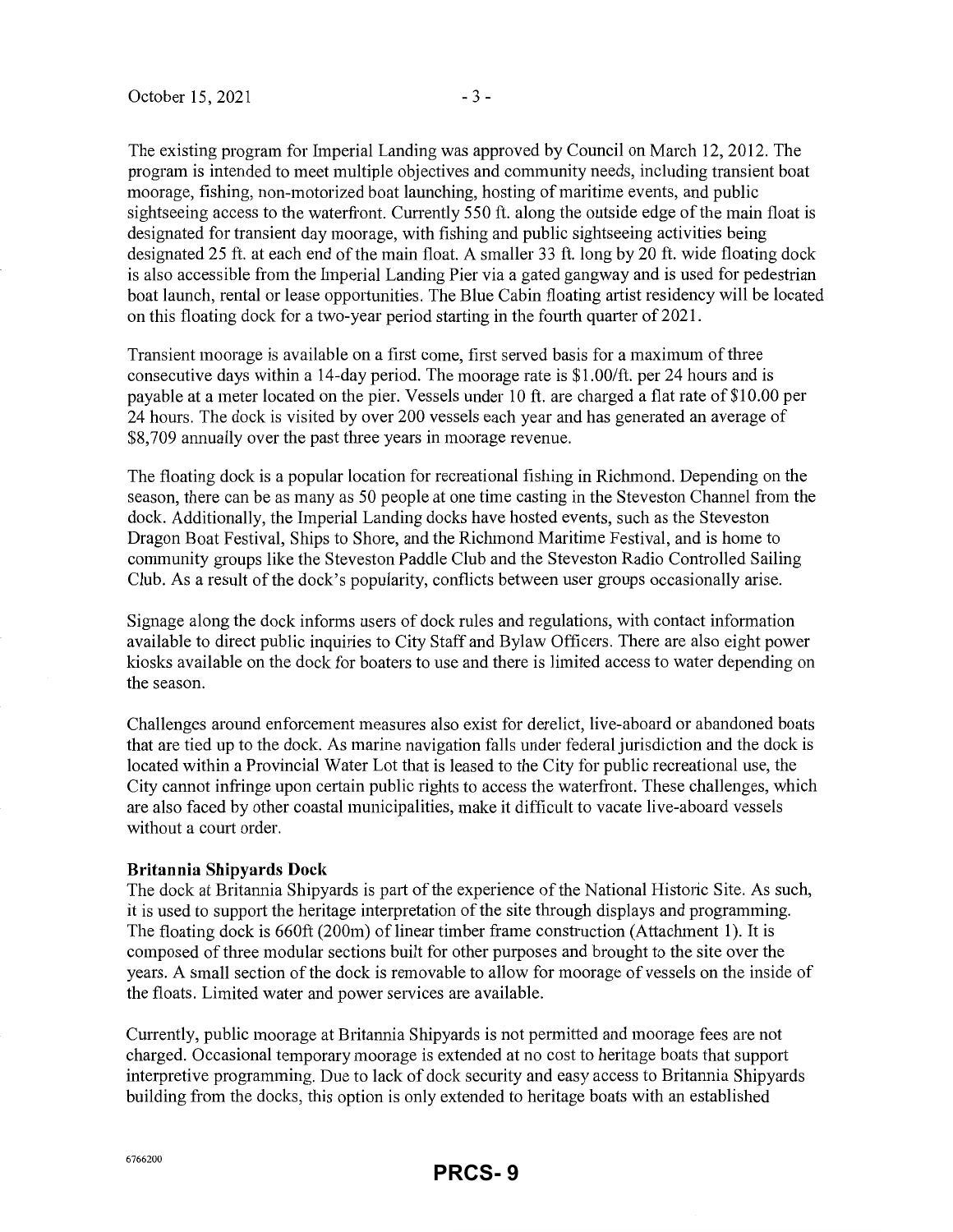relationship to the site. Vessels that moor long-term do so per the tenns of an agreement between boat owners(s) and the City. Stipulations in these agreements specify the rules related to insurance coverage, boat maintenance, and live-aboard activities.

Britannia Shipyards docks are regularly used for public programs and special events. Generally, programming is developed in partnership with the Britannia Shipyard National Historic Site Society. In recent years, dock programming has included the Richmond Maritime Festival, the Ships to Shore event, Wooden Boat Rendezvous, river tours, and water shuttle service. The Society has supported programming the docks for special events by assisting with boat recruitment and providing volunteers to facilitate public interactions with visiting vessels.

There is no formal budget assigned to day-to-day operations of the docks at Britannia Shipyards or Imperial Landing and minimal funding has been allocated to managing moorage. Waterfront programming for festivals and events has been supported by individual event budgets.

Both the float docks at the Britannia Shipyards National Historic Site and Imperial Landing are located within a lot that the City leases from the Province. This water lot lease went into effect January 1, 2017 and expires in 30 years. The terms of this lease dictate the current allowable activities at both these sites. These terms are outlined in the Management Plan for the Britannia Shipyards and Imperial Landing water lot, which states that the City will use these locations year-round for the following purposes only:

- Heritage displays;
- Rental and community events;
- Boat moorage (no live-aboards);
- Boat repairs in Shipyard building (with proper mitigation measures in place to control the spill of hazardous materials); and
- Community recreational use.

Additionally, the City must adhere to the rules outlined in the Crown Land Use Operational Policy: Community and Institutional Land Use, Public Wharves.

A *Wharves Regulation Bylaw* is currently in development and will be the subject of a future report to Council. This Bylaw will formalize specific rules and regulations relating to fishing, moorage and use of public waterfront amenities. As waterfront amenities are part of Richmond's parks and open spaces system, their use falls under the Public Parks and School Grounds Regulation Bylaw No. 8771. A wharves-centric bylaw will provide crucial tools to support an active public moorage program and address the challenges unique to waterfront activities.

### **Request from Society**

The City currently has an operating agreement with the Britannia Shipyards National Historic Site Society (the Society) for the operations of the Britannia Shipyards. This five-year agreement expires April 21, 2022. As per the terms of the agreement, the Society may operate programs at the Britannia Shipyards site, including the docks.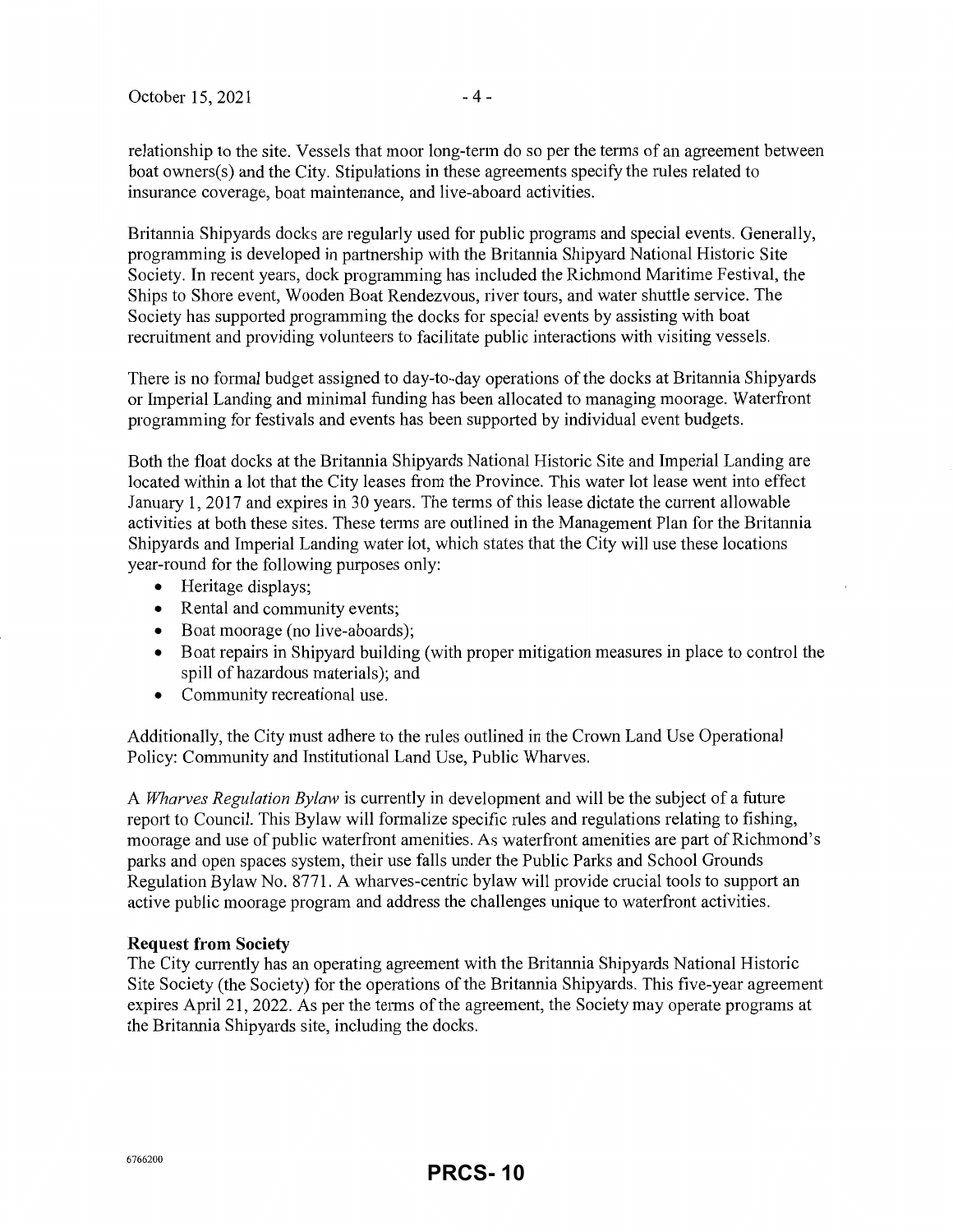In recent months, the Society has taken a more active interest in the operations of the docks at Britannia Shipyards and Imperial Landing. After discussions, they brought forward a proposal to the City to manage these docks. The objectives of this proposal are to increase use of these public spaces, support waterfront tourism in Steveston, and further support maritime programming at Britannia Shipyards. The proposal to manage the moorage at these sites would be an opportunity for the Society to extend their responsibilities in operating Britannia Shipyards and expand their activities to include Imperial Landing.

In response to this proposal, on May 10, 2021, Council endorsed the Britannia Shipyards National Historic Site Society pilot for the future operations of the docks at Imperial Landing and Britannia Shipyards, as detailed in the staff report titled "Options for Imperial Landing and Britannia Shipyards Dock Operations," dated April 8, 2021, from the Director, Parks Services and Director, Arts, Culture and Heritage Services.

The details of the Society's involvement in moorage and programming will be considered with the new tenns for the Society's operating agreement and the subject of a future report to Council.

In considering the implementation of a new moorage program for Britannia Shipyards and Imperial Landing, the Society identified that a full-time staff position is needed and, on September 28, 2021, delegated to the Parks, Recreation, and Cultural Services Committee to request the City create a full-time Waterfront Coordinator position to manage waterfront activities in Steveston. (Attachment 2)

### Waterfront Coordinator Position

Option 1 - Temporary Full-Time Position (One time expense of \$84,871) **(Recommended)** 

A temporary full-time position would support activities at the docks, create opportunities for additional heritage and recreational experiences, and allow residents and visitors to better enjoy these spaces. This position would also help to ensure safe and positive experiences at the docks for boaters and residents by supporting the enforcement of waterfront regulations and reducing the incident of vessel violations and non-payment.

The responsibilities of a Waterfront Coordinator position would include:

- Managing moorage at Britannia Shipyards and Imperial Landing including processing reservations, overseeing moorage agreements, and collecting moorage payments;
- Ensuring visiting boats are adhering to waterfront regulations;
- Serving as the Marine Facility Security Officer;
- Promoting docks and recruiting unique vessels for programs;
- Supporting logistics of dock use for events and programs;
- Supporting the maintenance and upkeep of the docks;
- Providing input on long-term capital planning for dock infrastructure; and
- Liaising with dock user groups, the Britannia Shipyards Society, and other organizations involved in activities related to Steveston's waterfront such as the Steveston Harbour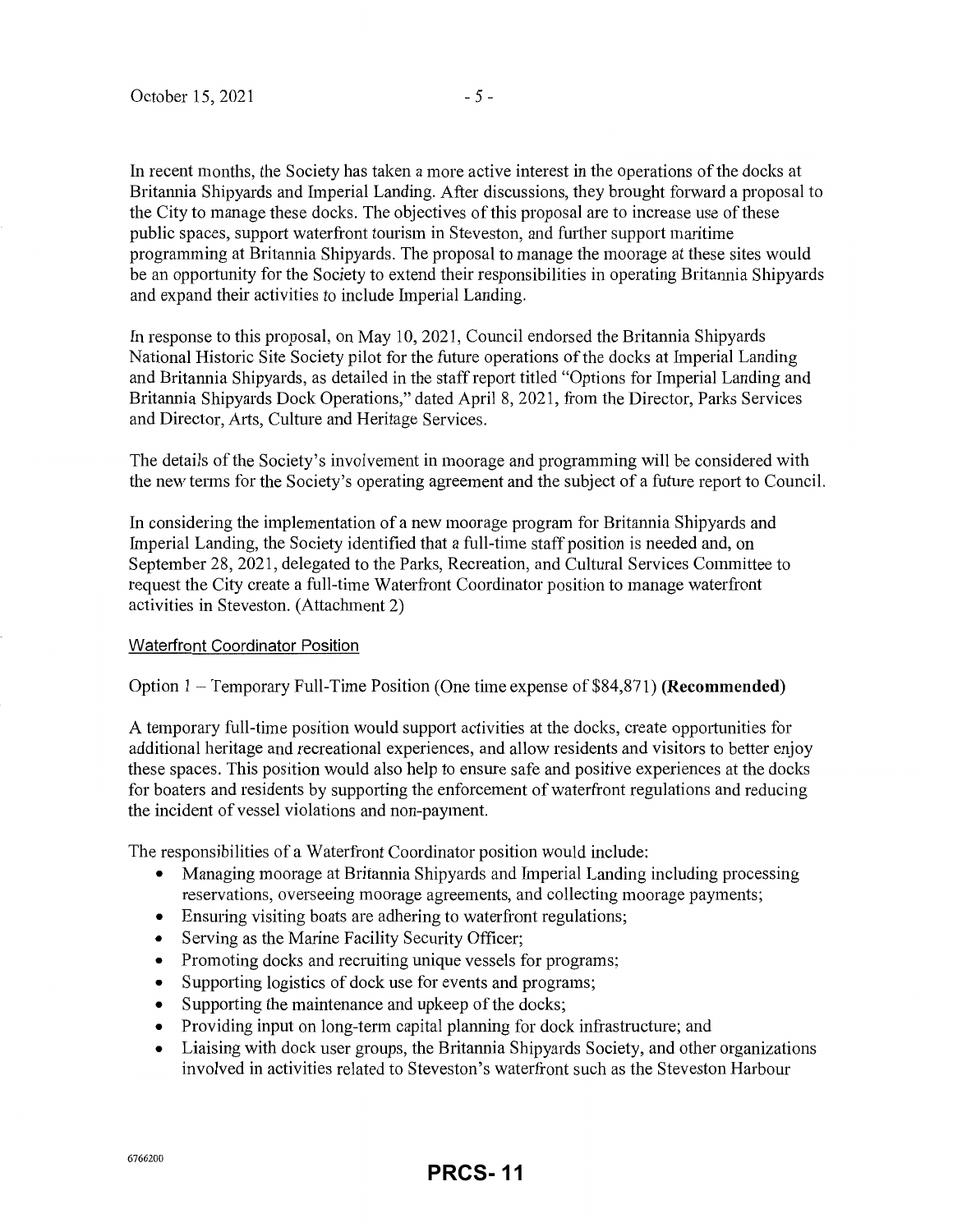Authority, Royal Canadian Marine Search and Rescue, Coast Guard, Department of Fisheries and Oceans, and Vancouver Fraser Port Authority; and

• Serving as a resource for dock activities across the City.

Over the past few years, the need has grown for staff support to keep the City-owned waterfront assets in Steveston safe and well functioning. A temporary full-time position would support the development of a pilot program to increase waterfront activity and better understand the ongoing requirements and potential revenue of dock usage. However, given the complexity and seasonality of activities on the waterfront, it is anticipated that it may take multiple years to fully implement and measure the success of the program.

It is expected that the revenue received for moorage fees will increase with a more actively managed program. The increase in revenue will partially offset the salary cost of the Waterfront Coordinator position. The Society has requested that revenue sharing for moorage fees be considered as part of the new terms for their operating agreement with the City.

Staff recommend one year funding for this position to allow time to pilot the program. If successful, a request for an on-going position could be brought forward in subsequent years.

Option 2 - Regular Full-time Position (On-going expense of \$84,871)

A regular Waterfront Coordinator position would have the same responsibilities detailed above and would provide the ability to develop, implement and evaluate a more active waterfront program at both Britannia Shipyards and Imperial Landing over the long tenn. A regular position may also attract a stronger pool of candidates with the desired training and experience, than a temporary position would.

Option 3 - Status Quo (No financial impact)

Currently, there is no formal operating budget or staff position supporting the on-going activities of the docks at Britannia Shipyards and Imperial Landing. Under this option, operational requirements at Britannia Shipyards and Imperial Landing would continue to be addressed on an as-needed basis through existing budgets and staff resources.

### **Financial Impact**

A one-time additional level request of \$84,871 will be submitted for consideration as part of the 2022 budget process.

### **Conclusion**

In response to an identified need for additional support for the operation of the Britannia Shipyards and Imperial Landing docks, staff recommend considering the creation of a temporary full-time Waterfront Coordinator Position in the 2022 budget process.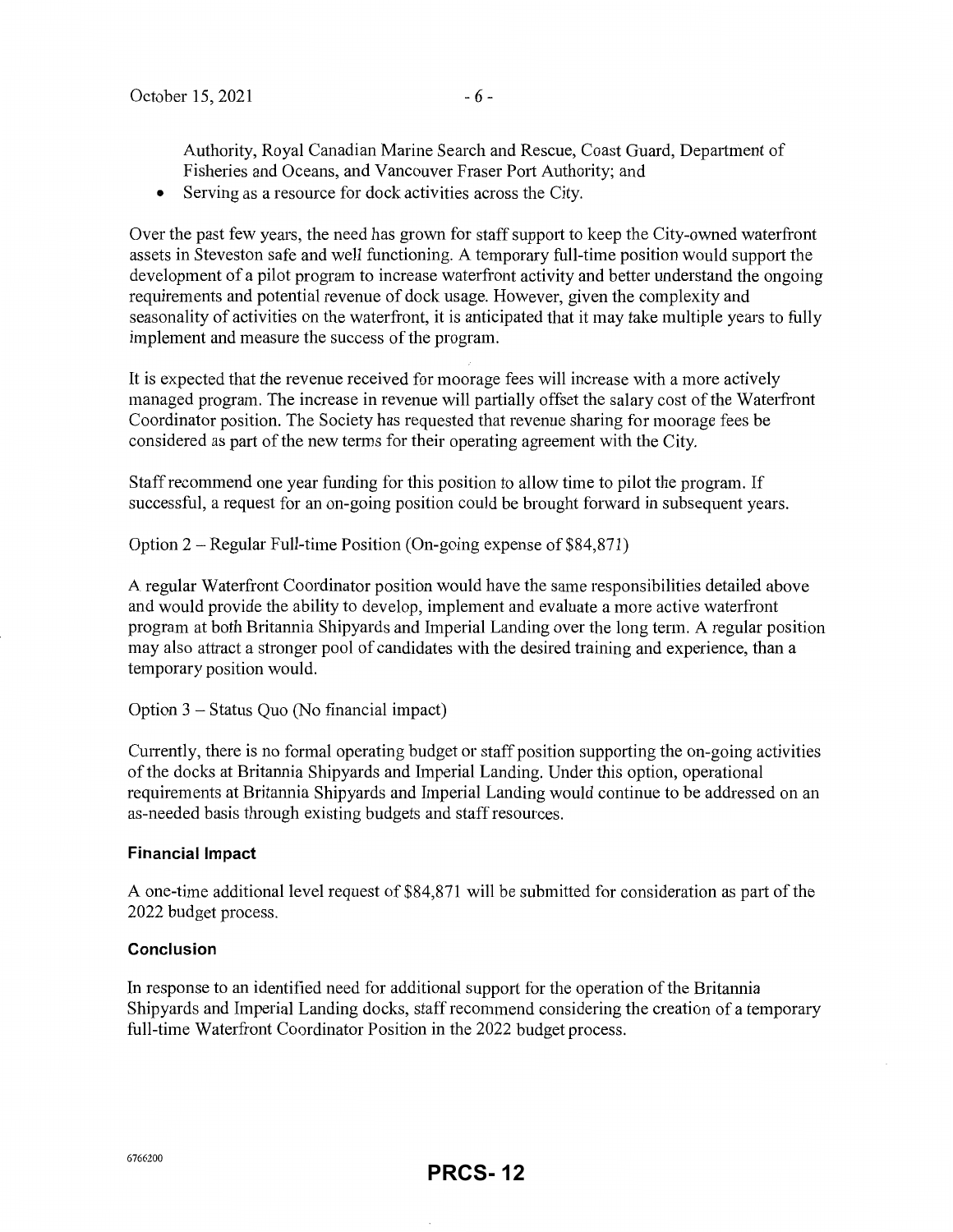A full-time position would support activities at the docks, create opportunities for additional heritage and recreational experiences, and allow residents and visitors to better enjoy these spaces. This position would also help to ensure safe and positive experiences at the docks for boaters and residents by supporting the enforcement of waterfront regulations and reducing the incident of vessel violations and non-payment.

*Kh*cca Clarke

Rebecca Clarke Manager, Museum and Heritage Services (604-247-8330)

 $\Lambda + \Omega$ 

Alexander Kumicki Manager, Parks Programs (604-276-4099)

Att. 1: Imperial Landing and Britannia Shipyards - Dock Locations Map 2: Letter from Britannia Shipyards National Historic Site Society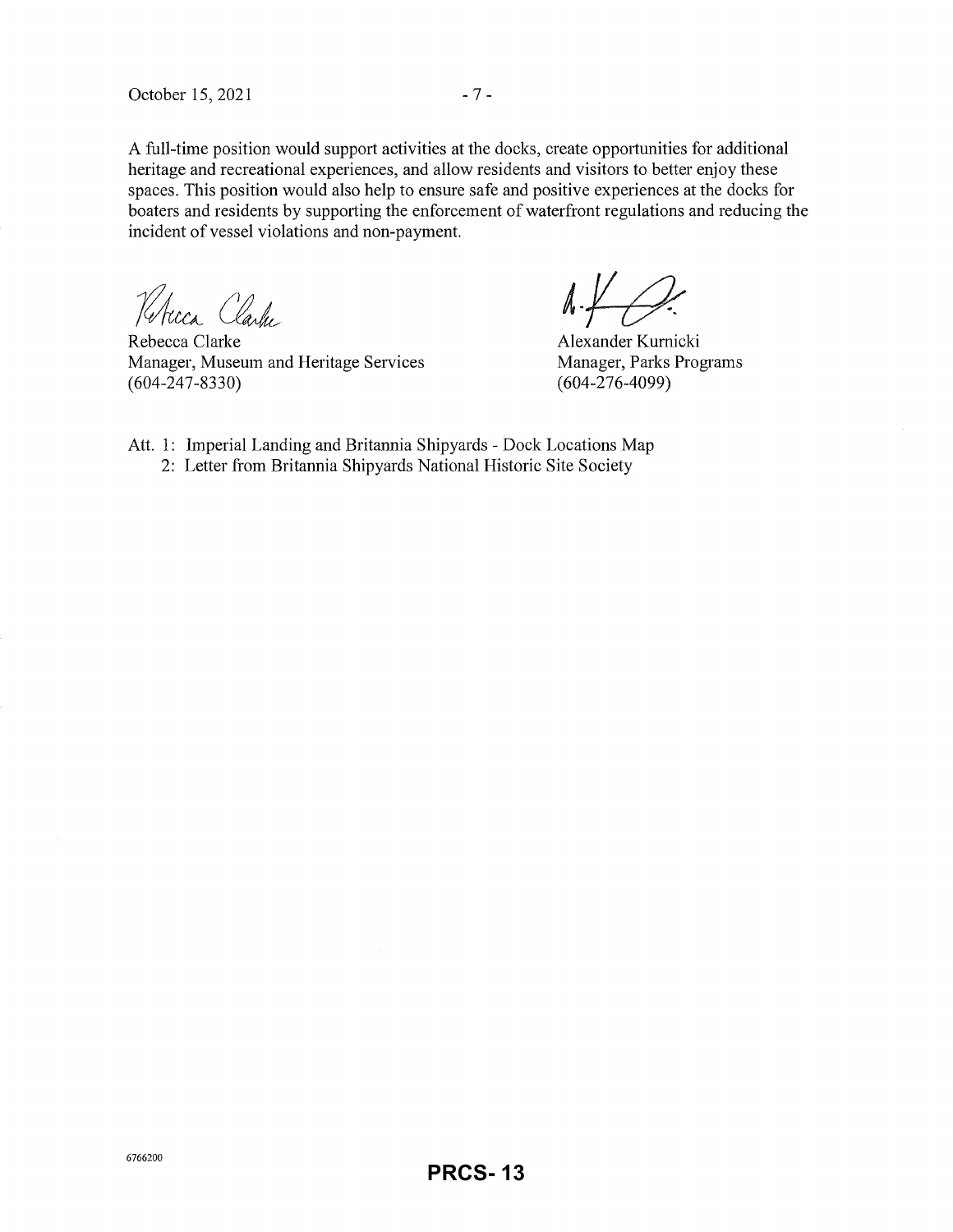## ATTACHMENT 1



Not to Scale